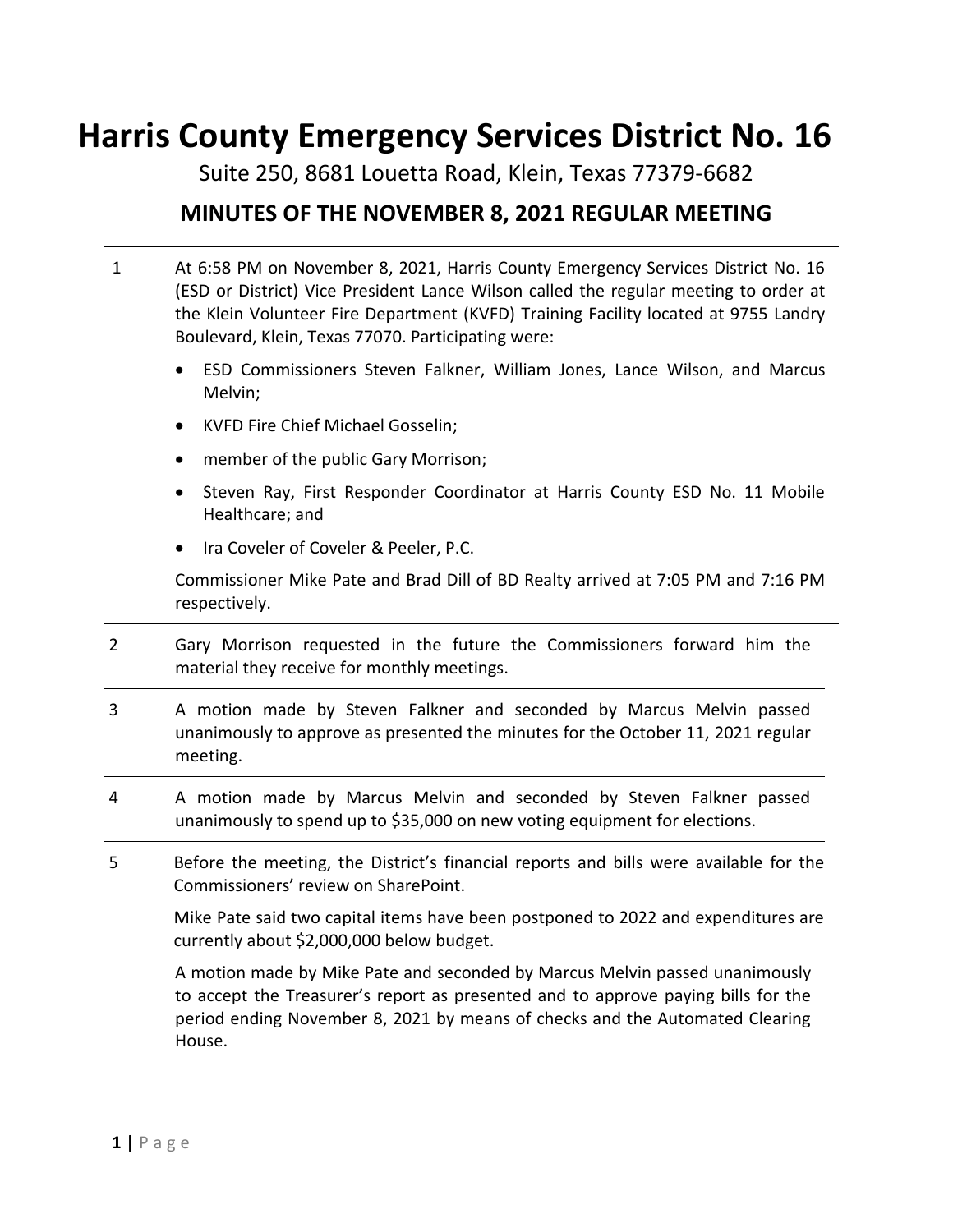- 6 A motion made by Mike Pate and seconded by Lance Wilson passed unanimously to pay LDF Construction, Inc. \$538,594.89 for Application No. 7 that BRW Architects certified for work at the Administration Complex and \$179,034.41 for Application No. 6 that BRW Architects certified for work at Station No. 6.
- 7 Mike Pate advised equipment for Texas Emergency Communications Center's Dispatch Facility will be installed next week and he expects the last pay application will be submitted in December 2021.
- 8 Martinez Architects did not submit a pay application before the District's November 2021 meeting.
- 9 A motion made by Mike Pate and seconded by Marcus Melvin passed unanimously to replace the air conditioning units in the fire trucks at a cost that will not exceed \$125,000.
- 10 Before the meeting, KVFD personnel presented the Commissioners with documents that contained summaries of tactical, equipment, human resources, and financial activities during October 2021. Key activities detailed in said material included:
	- KVFD responded to 328 incidents of which 21 were fire related, 166 were rescue / EMS events, 33 were hazardous conditions without fire, 55 were service / good intent calls, and 53 were false alarms;
	- personnel at Stations No. 6 (60 incidents), No. 2 (56 incidents), and No.4 (52 incidents) responded to the most incidents; and
	- KVFD took part in 35 public relations events during the month including for Fire Prevention Week, National Night Out, fall festivals, and Halloween.

Chief Gosselin said the accident committee examined two recent accidents and is reviewing policy related thereto.

- 11 Brad Dill distributed memorandums that detailed information about projects on which he is working and due diligence items for the property the ESD is buying on FM 2920. Among other things, they disclosed:
	- Green Earth Tree Service removed two trees from the 6721 Spring Cypress Road property at a cost of \$1,300;
	- efforts are underway to extend Station No. 1's lease;
	- work is being conducted about water line easements at the Louetta Road property; and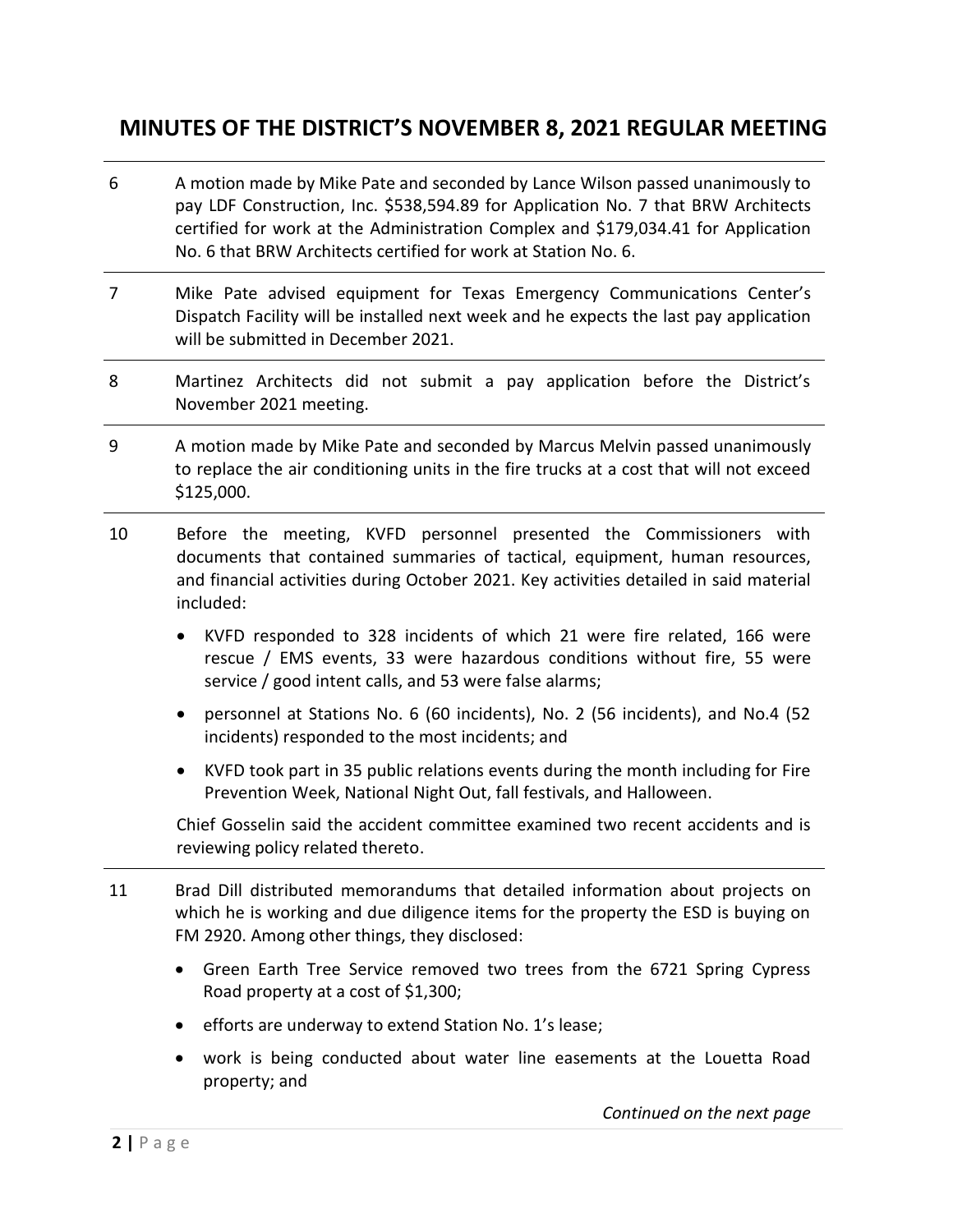| 11<br>(Cont'd) | Brad Dill is communicating with the Lakes of Avalon Village Community<br>Association, a homeowners' association that neighbors the Alvin A. Klein<br>property, concerning approval/clarification about:                                             |
|----------------|-----------------------------------------------------------------------------------------------------------------------------------------------------------------------------------------------------------------------------------------------------|
|                | emergency services at the location;<br>O                                                                                                                                                                                                            |
|                | permission for the ESD to park vehicles and install storage building(s)<br>$\circ$<br>behind the future station;                                                                                                                                    |
|                | constructing a detention pond onsite; and<br>O                                                                                                                                                                                                      |
|                | placing an electric sign in front of the future station.<br>$\circ$                                                                                                                                                                                 |
|                | A motion made by Mike Pate and seconded by Marcus Melvin passed unanimously<br>to amend the contract for the Alvin A. Klein property by extending the feasibility<br>period to December 14, 2021 and closing on or before December 31,2021.         |
| 12             | Reviewing, discussing, and acting on KVFD's 2022 budget was tabled until the<br>October 2021 meeting.                                                                                                                                               |
| 13             | Reviewing, discussing, and acting on the District's 2022 budget was tabled until the<br>October 2021 meeting.                                                                                                                                       |
| 14             | Marcus Melvin reported Ira Coveler has approved the pest control solicitation and<br>requests for proposals will be published on Tuesday, November 9, 2021.                                                                                         |
| 15             | A motion made by Mike Pate and seconded by Marcus Melvin passed unanimously<br>to spend \$30,390.00 for 26 pieces of bunker gear from Delta Industrial Service &<br>Supply in Port Neches, Texas.                                                   |
| 16             | Reviewing, discussing, and acting for the sale or disposal of surplus and / or salvage<br>property pursuant to Texas Health & Safety Code §775.251 was tabled until the<br>December 2021 regular meeting.                                           |
| 17             | A motion made by Mike Pate and seconded by Steven Falkner passed unanimously<br>to compensate William Jones \$450.00 for his work in the District's behalf. Said<br>compensation payment is permitted by Texas Health & Safety Code §775.038 (a-1). |
| 18             | Receiving reports about the administrative personnel activities and taking any<br>necessary action related to the reports was tabled until the December 2021<br>meeting.                                                                            |
| 19             | A motion made by Mike Pate and seconded by Marcus Melvin passed unanimously<br>to spend \$500.00 for installing a dimmer switch on a light at the Training Facility's<br>patio.<br>Continued on the next page                                       |
|                |                                                                                                                                                                                                                                                     |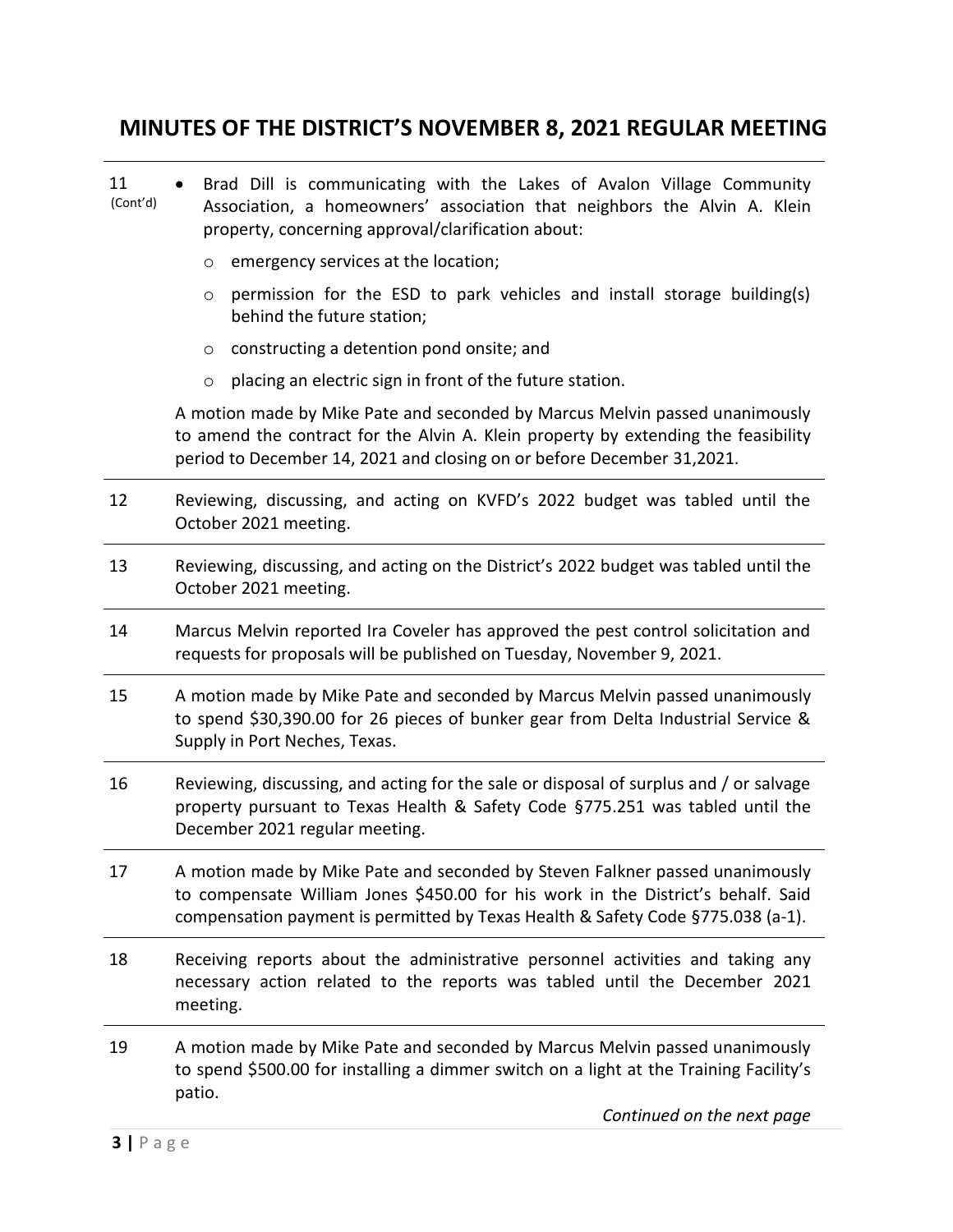19 (C0nt'd) A motion made by Marcus Melvin and seconded by Steven Falkner passed unanimously to purchase 65 uniforms from Webb's Uniforms for \$4,929.50.

A motion made by Marcus Melvin and seconded by Steven Falkner passed unanimously to pay Task Force Tips \$1,515.93 to repair two master intake valves.

A motion made by Steven Falkner and seconded by Marcus Melvin passed unanimously to pay JBAC Electric \$7,391.00 for installing four outlets, lights, and switches at the Station No. 7's foam building.

A motion made by Mike Pate and seconded by Steven Falkner passed unanimously to pay MES \$3,517.10 for ten Kevlar linings and four straps.

- 20 Mike Pate said remodeling Station No. 6 is moving along well and he expects work will be completed in April or May of 2022.
- 21 Concerning Station No. 7 (Louetta), Mike Pate reported:
	- the construction committee will meet in a few days to finalize the floor plan;
	- the subsequent meeting will address the building's exterior; and
	- they hope to submit plans to Harris County in February or March of 2022.
- 22 Regarding construction of the Administration Complex, Mike Pate advised:
	- steel is going up quickly;
	- testing of the water line is expected to take place in December 2021; and
	- interacting with Municipal Utility District No. 24 should be completed by the end of November 2021.

Steven Falkner asked why the retention pond is only a few feet from the Mechanics Building. Mike Pate denied that his is the case. William Jones supported Mike Pate's assertion.

- 23 A motion made by Mike Pate and seconded by Marcus Melvin passed for a representative of Coveler and Peeler, P.C. to create a disposal log for the paper files that will be replaced with electronic versions. Voting for the motion were Mike Pate, Rich Jones, Lance Wilson, and Marcus Melvin. Voting against the motion was Steven Falkner.
- 24 Lance Wilson reported that a draft revised ESD / KVFD contract has been sent to Ira Coveler for his review and that they are setting a target date of October 2022 for the ESD to become the service provider.

*Continued on the next page*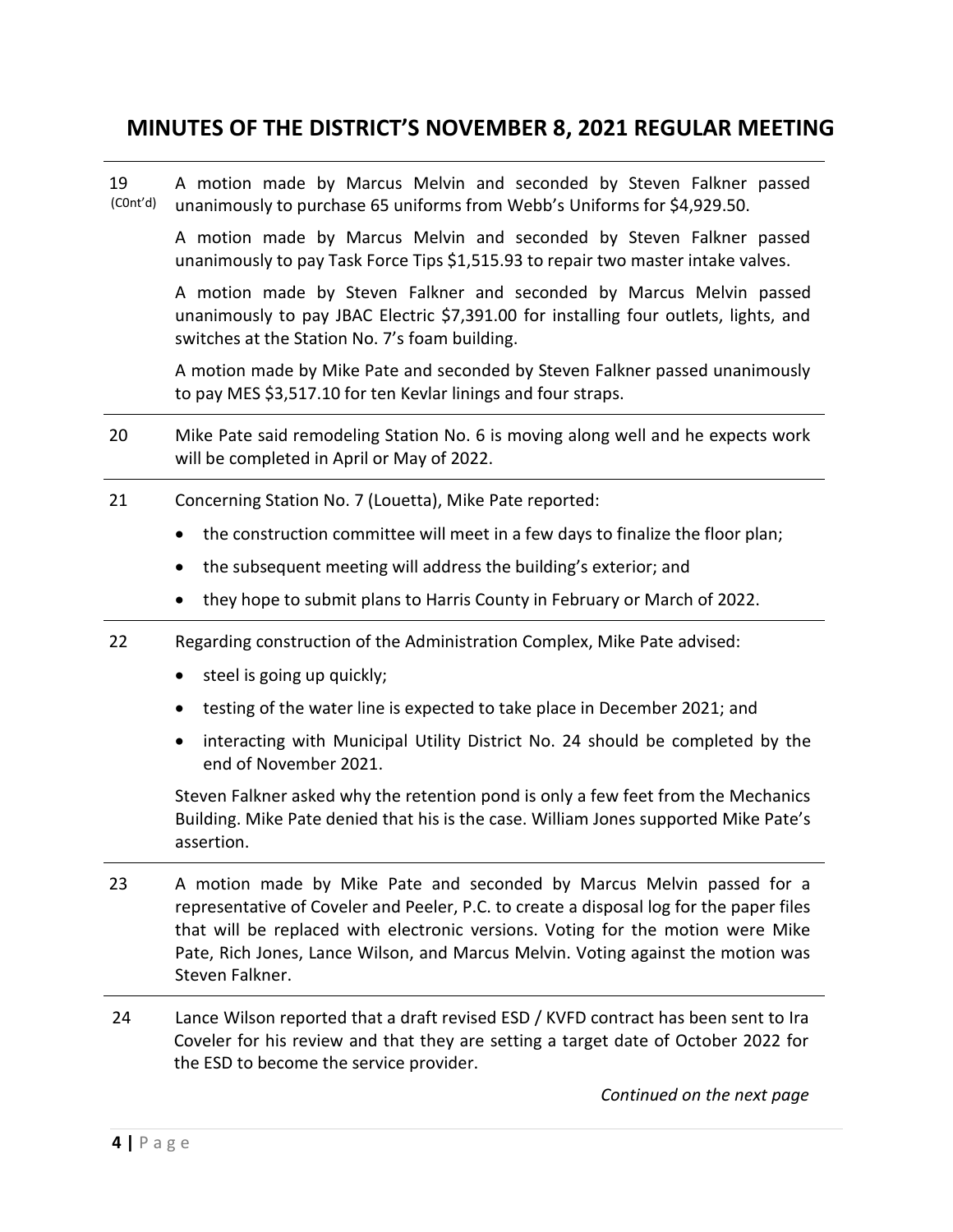| 24<br>(Cont'd) | Steven Falkner said the ESD has not voted on assuming the mantle of service<br>provider, so planning for doing so was premature. Lance Wilson said KVFD asked<br>that the ESD assume this role.                                                                                                                                         |
|----------------|-----------------------------------------------------------------------------------------------------------------------------------------------------------------------------------------------------------------------------------------------------------------------------------------------------------------------------------------|
| 25             | A motion made by Mike Pate and seconded by Marcus Melvin passed unanimous-<br>ly to:                                                                                                                                                                                                                                                    |
|                | ratify a continuing Contract with a private law firm pursuant to §6.30 of the<br>Property Tax Code for the collection of delinquent District ad valorem property<br>taxes and, providing for the payment of up to 20% of the delinquent taxes,<br>penalties, and interest which are collected by the attorney under said Con-<br>tract; |
|                | impose an additional penalty on delinquent taxes pursuant to §33.07 of the<br>Property Tax Code and adoption of a Resolution regarding same for taxes;                                                                                                                                                                                  |
|                | impose an additional penalty on delinquent taxes to defray costs of collection<br>by the District's delinquent tax attorney, pursuant to §33.08 of the Property<br>Tax Code and adoption of a Resolution regarding same; and                                                                                                            |
|                | impose an early additional penalty for collection costs for taxes imposed on<br>$\bullet$<br>personal property on delinquent taxes pursuant to §33.11 of the Property Tax<br>Code and adoption of a Resolution regarding same.                                                                                                          |
| 26             | The next regular meeting was set and confirmed for December 13, 2001 at the<br><b>KVFD Training Facility.</b>                                                                                                                                                                                                                           |
| 27             | Items needing to be on the agenda for the December 2021 regular meeting include<br>matters tabled at the November 2021 meeting.                                                                                                                                                                                                         |
| 28             | Discussing, reviewing, and acting regarding signage related to the ability to carry<br>firearms at the District's Statins was tabled until the Closed Session.                                                                                                                                                                          |
| 29             | The Commissioners discussed hiring an Administrator to serve the District.                                                                                                                                                                                                                                                              |
| 30             | The Commissioners in consultation with Legal Counsel participated in a Closed<br>Session pursuant to Texas Government Code §551.072 (real estate matters) and<br>§551.074 551 (personnel matters) from 9:17 PM to 10:29 PM.                                                                                                             |